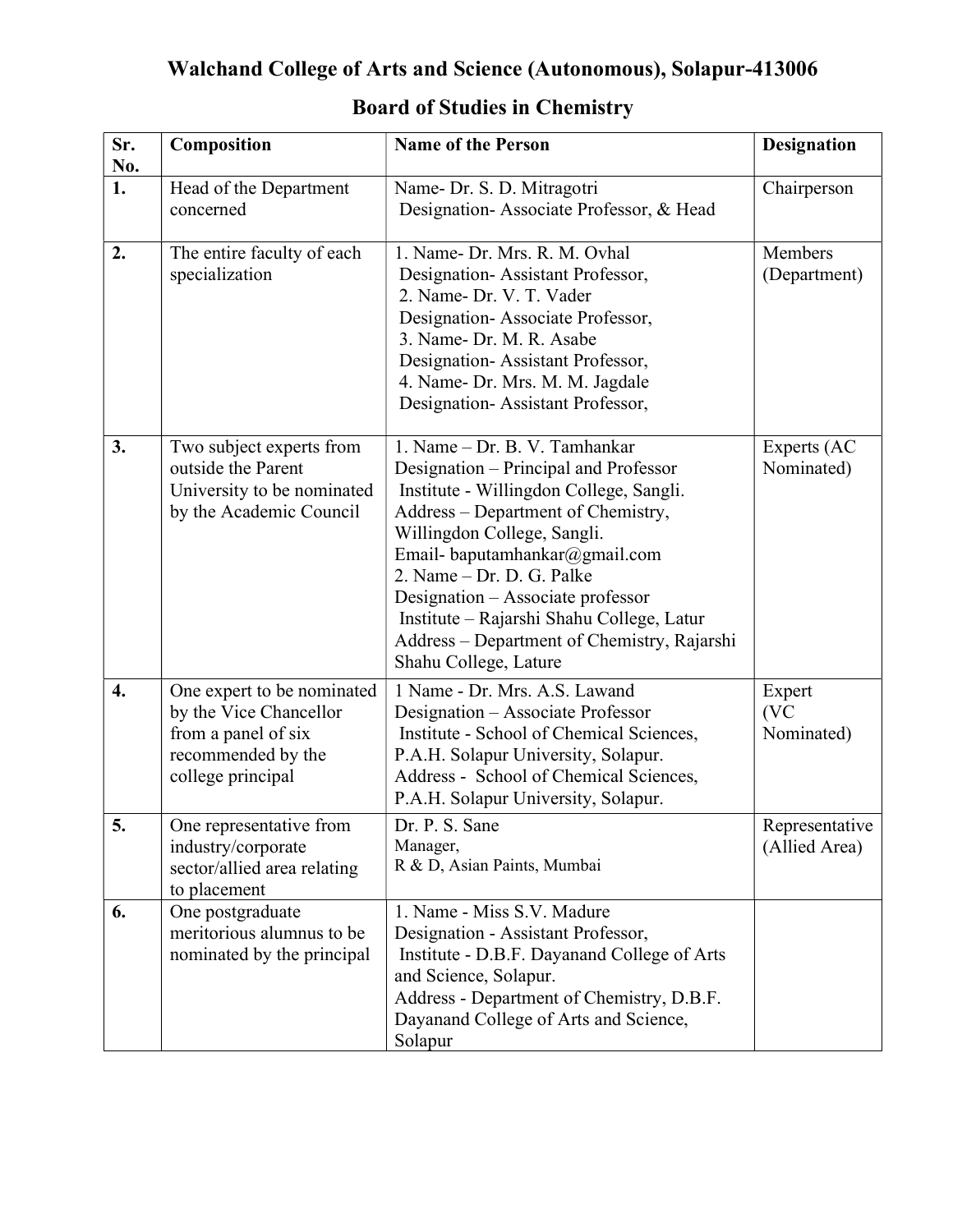### Board of Studies in Zoology

| Sr. No.          | Composition                                                                                                         | <b>Name of the Person</b>                                                                                                    | <b>Designation</b>              |
|------------------|---------------------------------------------------------------------------------------------------------------------|------------------------------------------------------------------------------------------------------------------------------|---------------------------------|
| 1.               | Head of the Department<br>concerned                                                                                 | Dr. R.V. Hippargi                                                                                                            | Chairperson                     |
| 2.               | The entire faculty of each<br>specialization                                                                        | 1. Dr. Mrs. M.O. Mulajkar<br>2.Dr. S. P. Nawale                                                                              | Members<br>(Department)         |
| 3.               | Two subject experts from outside<br>the Parent University to be<br>nominated by the Academic<br>Council             | 1. Dr. H.K. Bhagwan<br>Professor<br>Mohekar College, Kallamb<br>2.Dr.S.P.Chavan<br>Professor, SRTMU, Nanded                  | Experts (AC<br>Nominated)       |
| $\overline{4}$ . | One expert to be nominated by<br>the Vice Chancellor from a panel<br>of six recommended by the<br>college principal | Dr.V.B. Sakhare<br>Yogeshwari Mahavidyalaya,<br>Ambajogai                                                                    | Expert<br>(VC Nominated)        |
| 5.               | One representative from<br>industry/corporate sector/allied<br>area relating to placement                           | Dr. SarangKulkarni<br><b>Chief Instructor and General</b><br>Manager, MTDC, Indian Institute of<br>Scuba Diving, Sindhudurg, | Representative<br>(Allied Area) |
| 6.               | One postgraduate meritorious<br>alumnus to be nominated by the<br>principal                                         | Dr. Mandar Nannajkar<br>NIO, Goa                                                                                             |                                 |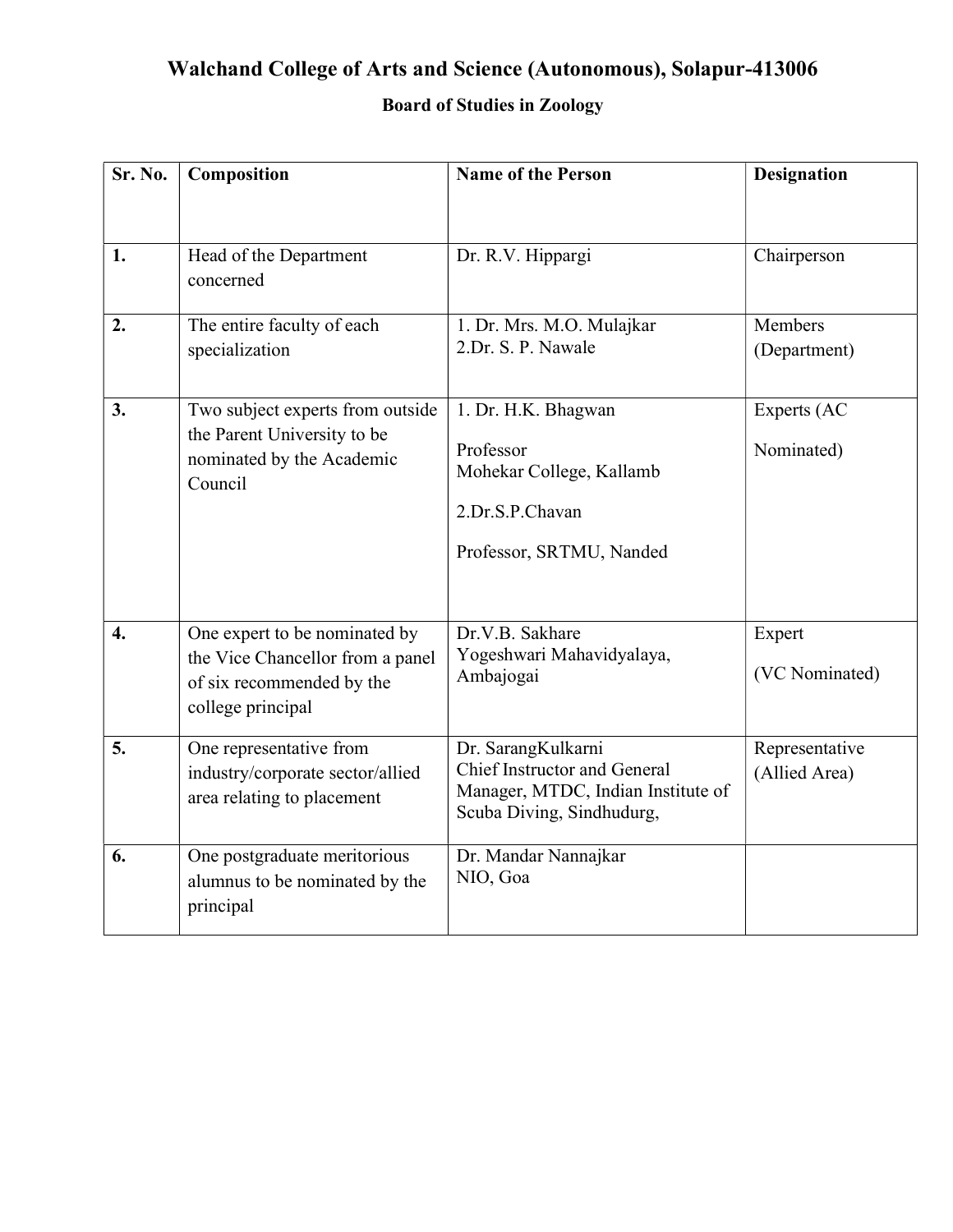|         | <b>Board of Studies in Mathematics</b>                            |                                                                                               |                    |  |  |
|---------|-------------------------------------------------------------------|-----------------------------------------------------------------------------------------------|--------------------|--|--|
| Sr. No. | Composition                                                       | <b>Name of the Person</b>                                                                     | <b>Designation</b> |  |  |
| 1.      | Head of the Department concerned                                  | 1. Dr. A. M. Mahajan<br>Assistant Professor &<br>Department of Mathematics and<br>Statistics, | Chairperson        |  |  |
| 2.      | The entire faculty of each                                        | ---                                                                                           | Members            |  |  |
|         | specialization                                                    |                                                                                               | (Department)       |  |  |
| 3.      | Two subject experts from outside the                              | 1. Dr. Rupali Shikharchand Jain                                                               | Experts (AC        |  |  |
|         | Parent University to be nominated by<br>the Academic Council      | Assistant Professor, School of<br>Mathematical Sciences,<br>S.R.T.M. University, Nanded       | Nominated)         |  |  |
|         |                                                                   | 2. Dr. B. A. Sajane                                                                           |                    |  |  |
|         |                                                                   | Assistant Professor,                                                                          |                    |  |  |
|         |                                                                   | Kasturbai College of Arts &<br>Science, Sangali.                                              |                    |  |  |
| 4.      | One expert to be nominated by the                                 | 1. Mr. N.I. Dhanshetti                                                                        | Expert             |  |  |
|         | Vice Chancellor from a panel of six<br>recommended by the college | Associate Professor,                                                                          | (VC Nominated)     |  |  |
|         | principal                                                         | C.B. Khedgi's College,<br>Akkalkot.                                                           |                    |  |  |
| 5.      | One representative from                                           | Mr. Abhay Mahavir Gandhi,                                                                     | Representative     |  |  |
|         | industry/corporate sector/allied area<br>relating to placement    | Directorate of Economics and<br>Statistics,                                                   | (Allied Area)      |  |  |
|         |                                                                   | Mantralaya, Mumbai                                                                            |                    |  |  |
|         |                                                                   |                                                                                               |                    |  |  |
| 6.      | One postgraduate meritorious                                      | 1. Mr. H. S. Bhoi                                                                             |                    |  |  |
|         | alumnus to be nominated by the<br>principal                       | Assistant Professor,                                                                          |                    |  |  |
|         |                                                                   | Department of Mathematics,<br>Government Polytechnics,<br>Solapur.                            |                    |  |  |
|         |                                                                   |                                                                                               |                    |  |  |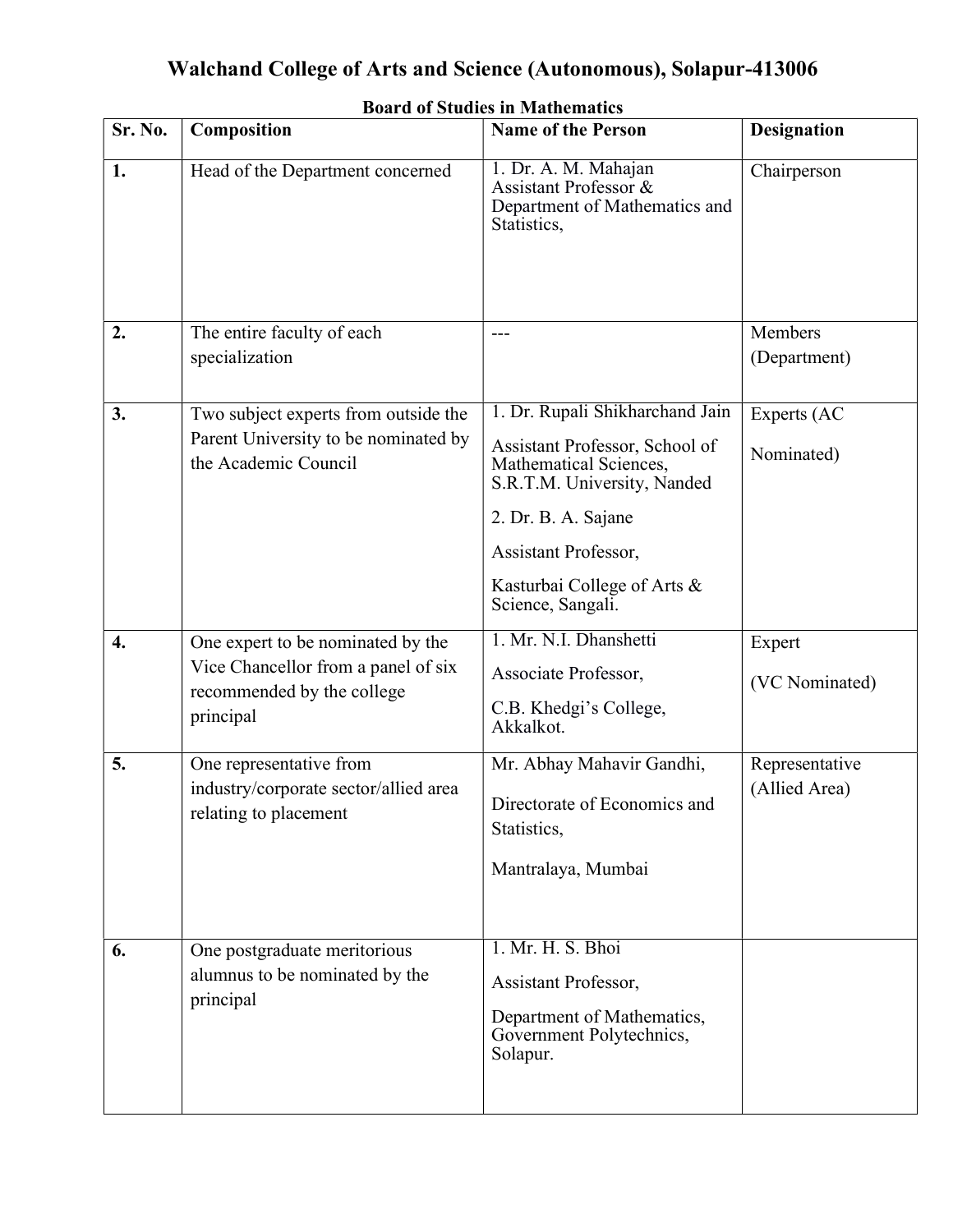| Sr. No.            | Composition                                                                                                         | <b>Name of the Person</b>                                                                                                                                               | <b>Designation</b>              |
|--------------------|---------------------------------------------------------------------------------------------------------------------|-------------------------------------------------------------------------------------------------------------------------------------------------------------------------|---------------------------------|
| 1.                 | Head of the Department concerned                                                                                    | Prof. Dr. S.P. Gaikwad<br>Professor and Head<br>Department of Botany<br>Walchand College of Arts and<br>Science, Solapur                                                | Chairperson                     |
| 2.                 | The entire faculty of each<br>specialization                                                                        | Dr. R.D. Gore<br><b>Assistant Professor</b>                                                                                                                             | Member<br>(Department)          |
| 3.                 | Two subject experts from outside the<br>Parent University to be nominated by<br>the Academic Council                | 1. Prof. Dr. R.M. Mulani<br>Director & Professor,<br>School of Life Sciences<br>S.R.T.M. University, Nanded<br>2. Dr. D.U. Gawai<br>Principal<br>Science College Nanded | Experts (AC<br>Nominated)       |
| $\boldsymbol{4}$ . | One expert to be nominated by the<br>Vice Chancellor from a panel of six<br>recommended by the college<br>principal | 1. Dr. J.N. Rajkonda<br>Associate Professor<br>Department of Botany<br>YC college Tuljapur                                                                              | Expert<br>(VC Nominated)        |
| 5.                 | One representative from<br>industry/corporate sector/allied area<br>relating to placement                           | Dr. Nripendra V. Singh<br>Scientist,<br>NRC on Pomegranate, Kegaon,<br>Solapur-413255                                                                                   | Representative<br>(Allied Area) |
| 6.                 | One postgraduate meritorious<br>alumnus to be nominated by the<br>principal                                         | Mr. Chetan Hiremath<br>School of Life Sciences<br>S.R.T.M. University, Nanded                                                                                           |                                 |

### Board of Studies in Botany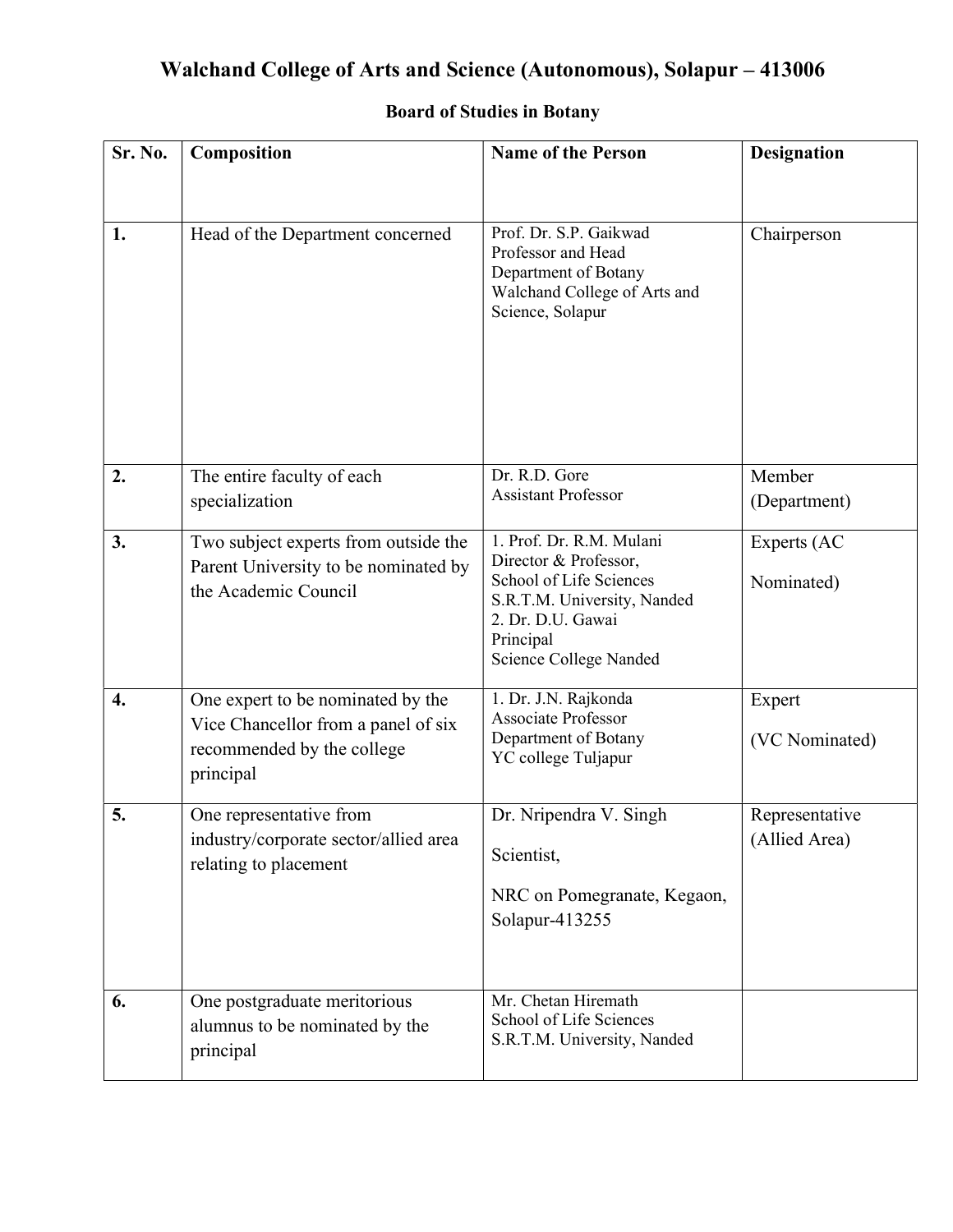| Sr. No.          | Composition                                                       | <b>Name of the Person</b>                                          | <b>Designation</b> |
|------------------|-------------------------------------------------------------------|--------------------------------------------------------------------|--------------------|
|                  |                                                                   |                                                                    |                    |
| 1.               | Head of the Department concerned                                  | Dr.V. A. Gargade                                                   | Chairperson        |
| 2.               | The entire faculty of each<br>specialization                      | $-$                                                                |                    |
| 3.               | Two subject experts from outside the                              | 1. Prof. M. Sulochana                                              | Experts (AC        |
|                  | Parent University to be nominated by<br>the Academic Council      | Dept of Biotechnology,                                             | Nominated)         |
|                  |                                                                   | Gulbarga University, Kalaburgi                                     |                    |
|                  |                                                                   | 2. Dr Prashant K. Dhakephalkar,                                    |                    |
|                  |                                                                   | Professor, Agharkar Research                                       |                    |
|                  |                                                                   | Institute, Pune.                                                   |                    |
| $\overline{4}$ . | One expert to be nominated by the                                 | Dr.Nilima R.Damle,                                                 | Expert             |
|                  | Vice Chancellor from a panel of six<br>recommended by the college | Professor, D.B.F.Dayanand                                          | (VC Nominated)     |
|                  | principal                                                         | College, Solapur.                                                  |                    |
| 5.               | One representative from                                           | Dr.Kirti A. Aphale                                                 | Representative     |
|                  | industry/corporate sector/allied area                             | Director Q Edge consultancy and<br>Training. Pune. Associated with | (Allied Area)      |
|                  | relating to placement                                             | different Academic institutions and                                |                    |
|                  |                                                                   | Pharmaceutical Industries.                                         |                    |
| 6.               | One postgraduate meritorious                                      | Dr. Rahul Shelake                                                  |                    |
|                  | alumnus to be nominated by the<br>principal                       |                                                                    |                    |
|                  |                                                                   |                                                                    |                    |

#### Board of Studies in -Microbiology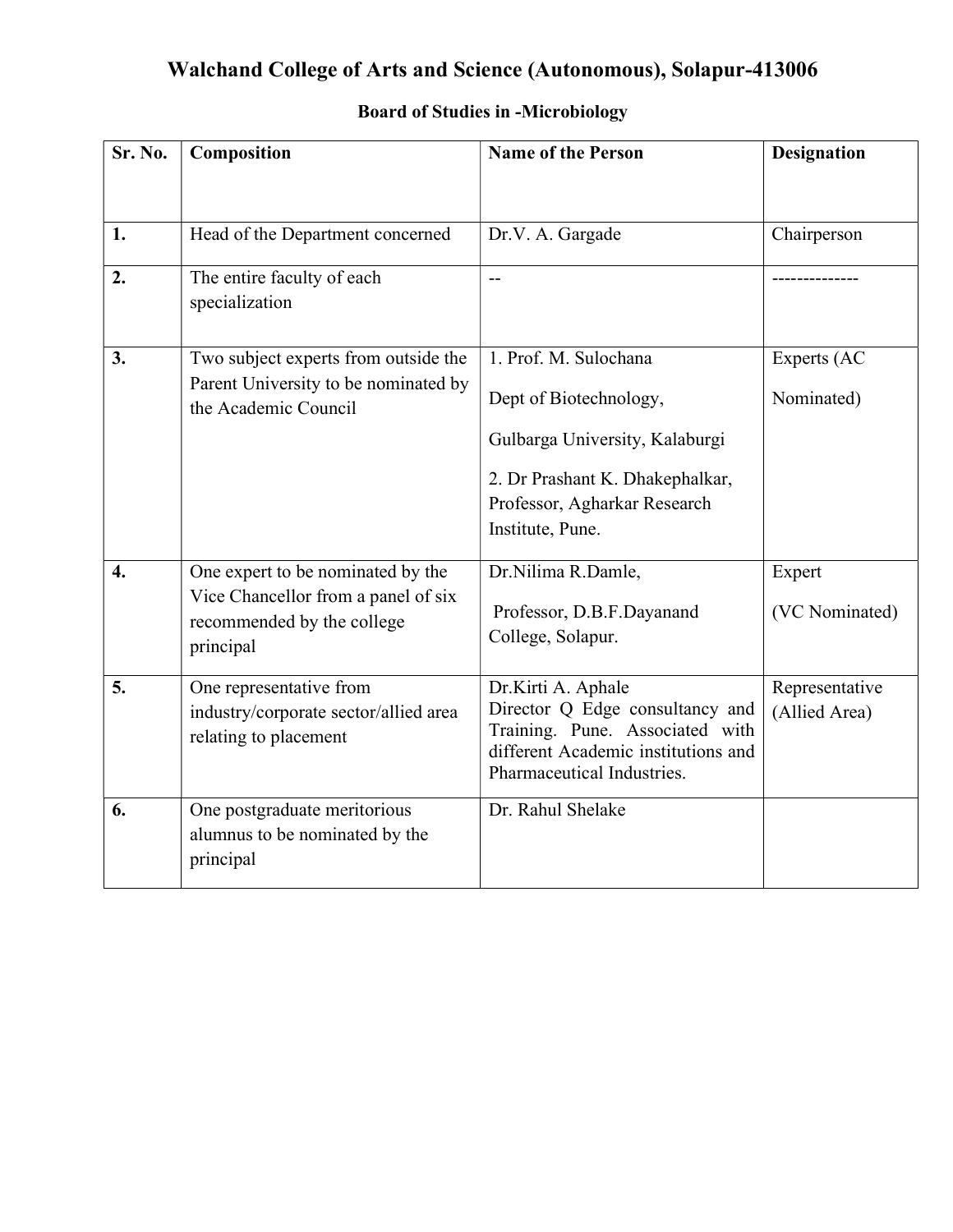| Sr. No. | Composition                                                                                  | <b>Name of the Person</b>                                                                                                                                 | <b>Designation</b>              |
|---------|----------------------------------------------------------------------------------------------|-----------------------------------------------------------------------------------------------------------------------------------------------------------|---------------------------------|
| 1.      | Head of the Department                                                                       | Dr. S. G. Holikatti                                                                                                                                       | Chairperson                     |
|         | concerned                                                                                    | Associate Professor & Head Department<br>of Physics                                                                                                       |                                 |
| 2.      | The entire faculty of each<br>specialization                                                 | Mr. V. L. Khandave<br><b>Associate Professor</b>                                                                                                          | Member                          |
| 3.      | Two subject experts from                                                                     | 1. Prof. A.E.Kalange                                                                                                                                      | Experts (AC                     |
|         | outside the Parent<br>University to be nominated<br>by the Academic Council                  | Professor<br>Department of Physics,<br>Tuljaram Chaturchand College, Baramati.                                                                            | Nominated)                      |
|         |                                                                                              | 2. Prin. J.S. Dargad<br>Principal,<br>Dayanand Science College, Latur.                                                                                    |                                 |
| 4.      | One expert to be nominated                                                                   | Prof. R. R. Kothawale,                                                                                                                                    | Expert                          |
|         | by the Vice Chancellor from<br>a panel of six recommended<br>by the college principal        | Professor,<br>Department of Physics,<br>Shri Shivaji Mahavidyalaya, Barshi.                                                                               | (VC Nominated)                  |
| 5.      | One representative from<br>industry/corporate<br>sector/allied area relating to<br>placement | Mr. R. V .Hippargi, Entrepreneur<br>Ray One Oil Seals, Plot No.2 , Vireshwar<br>Park, Akkalkot Road, MIDC Behind Life<br>Line Industries, Solapur- 413006 | Representative<br>(Allied Area) |
| 6.      | One postgraduate<br>meritorious alumnus to be<br>nominated by the principal                  | Dr. Miss Uzma K.H. Bangi<br>Assistant Professor,<br>Department of Physics,<br>P.A.H. Solapur University,<br>Solapur.                                      |                                 |

### Board of Studies in Physics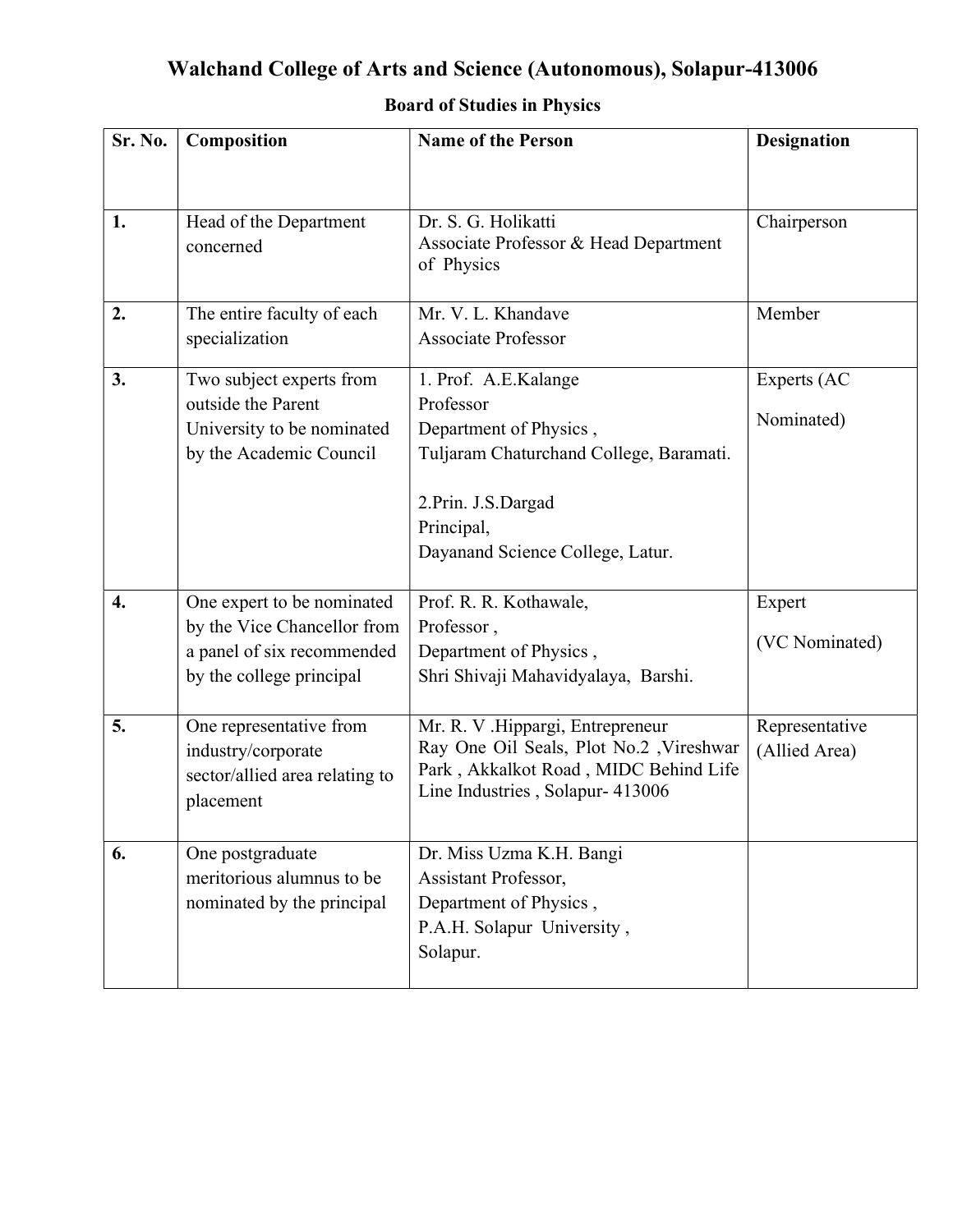### Walchand College of Arts and Science (Autonomous), Solapur-413006 Board of Studies in Electronics

| Sr. No.          | Composition                           | <b>Name of the Person</b>                             | <b>Designation</b> |
|------------------|---------------------------------------|-------------------------------------------------------|--------------------|
|                  |                                       |                                                       |                    |
| 1.               | Head of the Department concerned      | Dr. S. G. Holikatti                                   | Chairperson        |
|                  |                                       | <b>Associate Professor</b>                            |                    |
| 2.               | The entire faculty of each            | $-$                                                   | Members            |
|                  | specialization                        |                                                       | (Department)       |
| 3.               | Two subject experts from outside      | 1. Dr. S. A. Malipatil                                | Experts (AC        |
|                  | the Parent University to be           | <b>Assistant Professor</b>                            | Nominated)         |
|                  | nominated by the Academic             | Department of Electronics,                            |                    |
|                  | Council                               | Sharanabasaveshwar College of                         |                    |
|                  |                                       | Science, Kalaburagi                                   |                    |
|                  |                                       | 2. Dr. Nagaraj Kulkarni<br><b>Assistant Professor</b> |                    |
|                  |                                       | Department of Electronics,                            |                    |
|                  |                                       | Govt. Degree College , Kalaburagi                     |                    |
| $\overline{4}$ . | One expert to be nominated by the     | Prof.K.P. Deshmukh                                    | Expert             |
|                  | Vice Chancellor from a panel of six   | Professor                                             |                    |
|                  | recommended by the college            | Department of Electronics,                            | (VC Nominated)     |
|                  | principal                             | Shri Shivaji Mahavidyalaya,                           |                    |
|                  |                                       | Barshi.                                               |                    |
| 5.               | One representative from               | Mr. D.A.Kulkarni                                      | Representative     |
|                  | industry/corporate sector/allied area | 9, Navoday Park,<br>Behind Mohite Nagar, Hotagi Road, | (Allied Area)      |
|                  | relating to placement                 | Solapur                                               |                    |
|                  |                                       |                                                       |                    |
| 6.               | One postgraduate meritorious          | Mr.S.C.Nagarse                                        |                    |
|                  | alumnus to be nominated by the        | Assistant Teacher,                                    |                    |
|                  | principal                             | D.J.Gurukul High School, Solapur.                     |                    |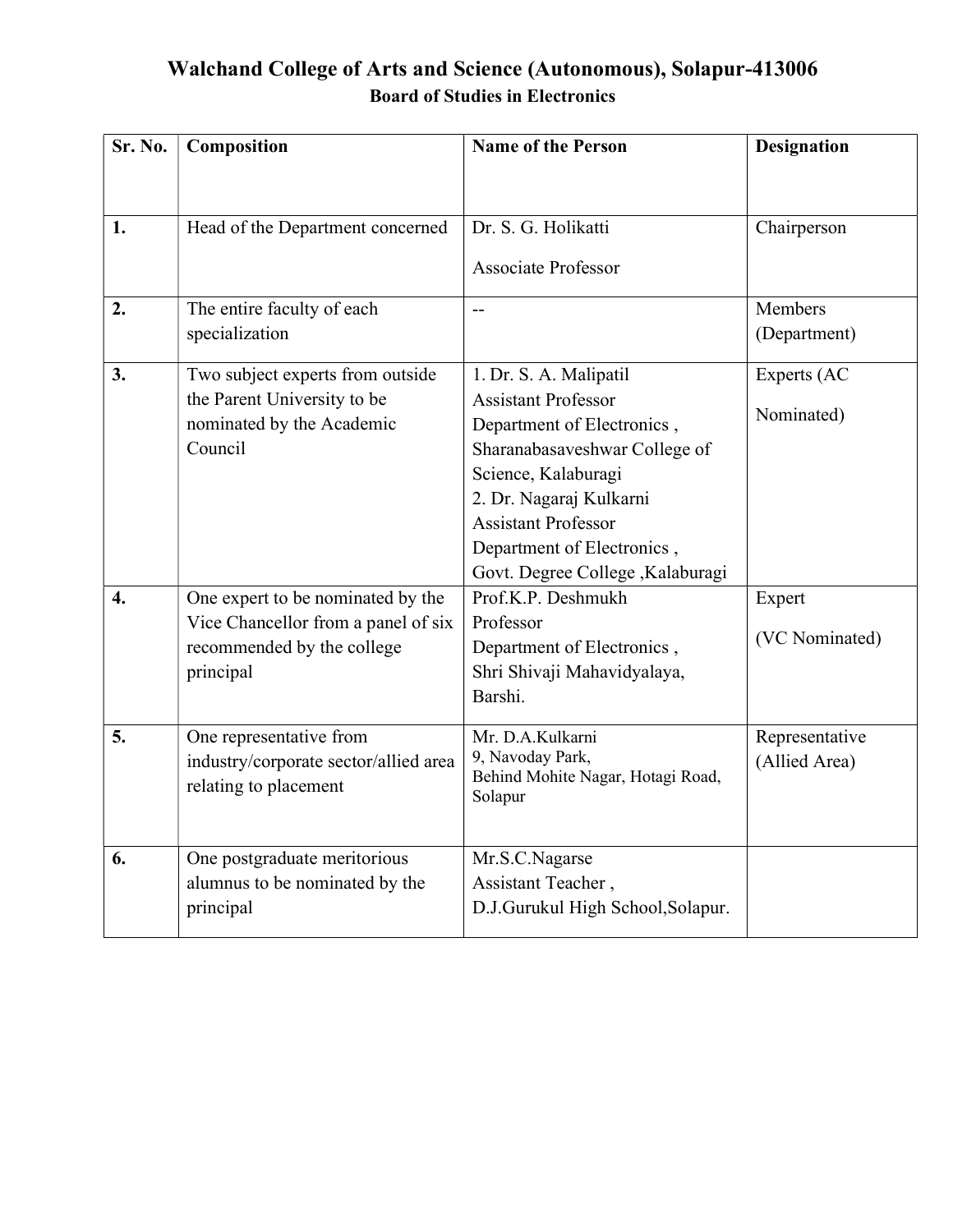### Walchand College of Arts and Science (Autonomous), Solapur Board of Studies in Statistics

| Sr.<br>N <sub>0</sub> | Composition                                                                                                         | Name of the person                                                                                                                                                                                                                                                                 | <b>Designation</b> |
|-----------------------|---------------------------------------------------------------------------------------------------------------------|------------------------------------------------------------------------------------------------------------------------------------------------------------------------------------------------------------------------------------------------------------------------------------|--------------------|
| $\mathbf{1}$          | Head of the department<br>concerned                                                                                 | Dr. Zombade D. M.<br>Professor,<br>Department of Mathematics &<br>Statistics,<br>Walchand College of Arts & Science,<br>Solapur.                                                                                                                                                   | Chairman           |
| $\overline{2}$        | The entire faculty of each<br>specialization                                                                        |                                                                                                                                                                                                                                                                                    |                    |
| $\overline{3}$        | Two subject experts from<br>outside the parent university                                                           | 1) Dr. Kagade K.L.<br><b>Assistant Professor</b><br>Dept. of Mathematics and Statistics,<br>K.P.B. Hinduja College of Commerce,<br>New Charni road, Mumbai-400004<br>2) Dr. Nimbale S.B.<br><b>Assistant Professor</b><br>Department of Statistics,<br>Y.C. Science College Satara | Member             |
| $\overline{4}$        | One expert to be nominated by<br>the Vice-Chancellor from a<br>panel of six recommended by the<br>college principal | Dr. Gite S. P.<br>Associate Professor,<br>Department of Statistics,<br>University of Mumbai, Mumbai-98                                                                                                                                                                             | Member             |
| 5                     | One representative from<br>industry/corporate sector/allied<br>area relating to placement                           | Mr. Sunil J. Ingale, CA,<br>HNCC, Solapur                                                                                                                                                                                                                                          | Member             |
| 6                     | One post graduate meritorious<br>alumnus to be nominated by the<br>principal                                        | Mrs. Kumbhar Vidya Sham<br>Plot no.14 Lata Devi Nagar Kumatha<br>Naka Solapur.                                                                                                                                                                                                     | Member             |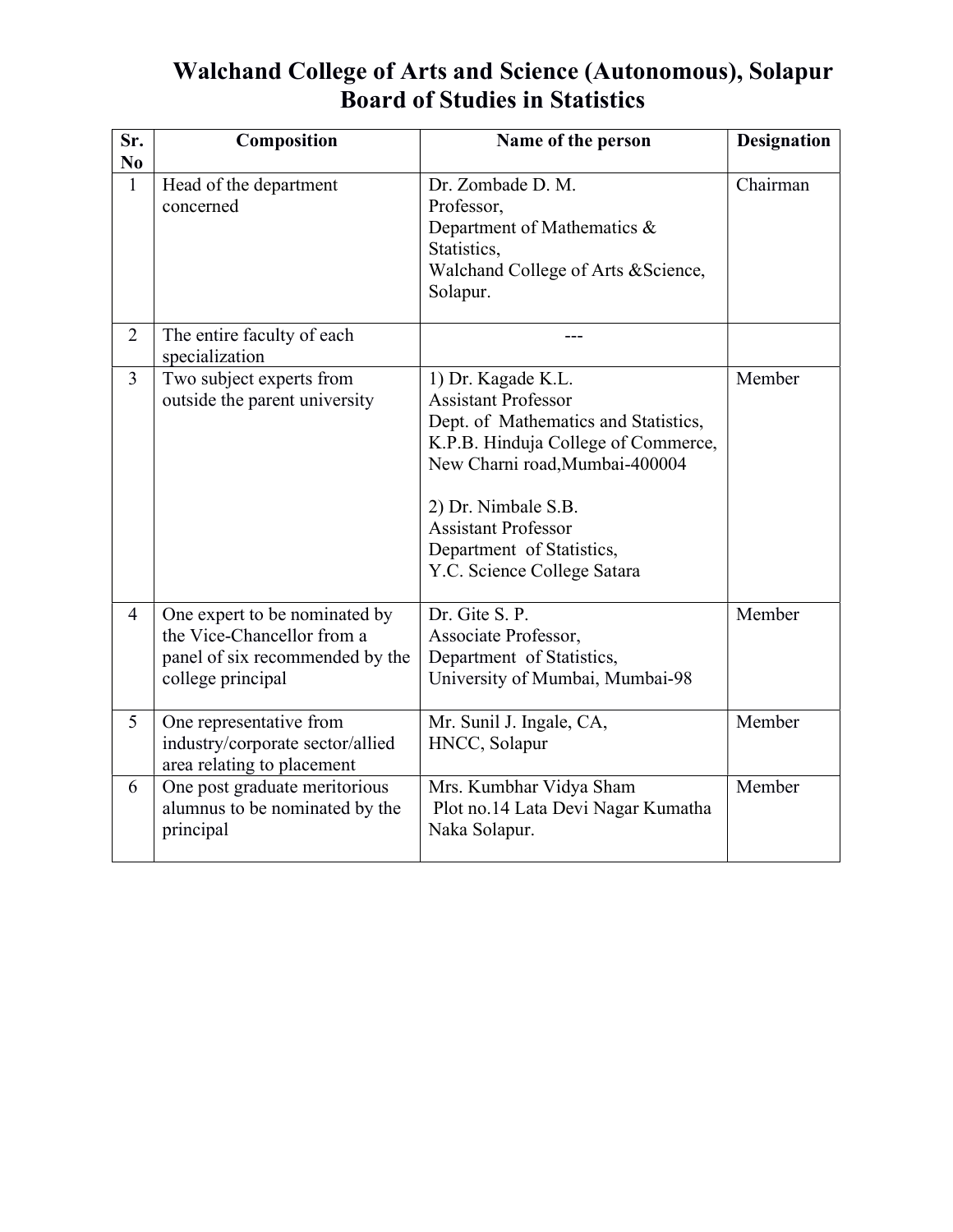| Walchand College of Arts and Science (Autonomous), Solapur-413006 |
|-------------------------------------------------------------------|
| <b>Board of Studies in Geology</b>                                |

| Sr. No.            | Composition                                                                                                            | <b>Name of the Person</b>                                                                                                                                                                                                                | <b>Designation</b>              |
|--------------------|------------------------------------------------------------------------------------------------------------------------|------------------------------------------------------------------------------------------------------------------------------------------------------------------------------------------------------------------------------------------|---------------------------------|
| 1.                 | Head of the Department<br>concerned                                                                                    | Dr.Mali Popat Dnyandeo<br><b>Assistant Professor</b>                                                                                                                                                                                     | Chairperson                     |
| 2.                 | The entire faculty of each<br>specialization                                                                           | Dr.Joshi Sanjay Balkrishna<br><b>Assistant Professor</b>                                                                                                                                                                                 | Members<br>(Department)         |
| 3.                 | Two subject experts from<br>outside the Parent<br>University to be nominated<br>by the Academic Council                | 1) Dr.Pandurang Digamber Sable,<br>Professor<br>Department of Archeology, Deccan<br>College, Pune<br>2) Dr. Sajid Hundekar,<br>Associate Professor, Department of<br>Geology, Poona College of Arts, Science<br>and Commerce, camp, pune | Experts (AC<br>Nominated)       |
| $\boldsymbol{4}$ . | One expert to be nominated<br>by the Vice Chancellor<br>from a panel of six<br>recommended by the<br>college principal | Dr. D.D.Kulkarni<br>Assistant Professor,<br>Dept of Geology<br><b>PAH SUS</b>                                                                                                                                                            | Expert<br>(VC Nominated)        |
| 5.                 | One representative from<br>industry/corporate<br>sector/allied area relating to<br>placement                           | Mr. Mustaq Ahmad Jabir Shaikh<br>Senior Geologist,<br>Groundwater Survey and Development<br>Agency (Government of Maharashtra),<br>Solapur                                                                                               | Representative<br>(Allied Area) |
| 6.                 | One postgraduate<br>meritorious alumnus to be<br>nominated by the principal                                            | Ms. Gouravi Santosh Yerankollu<br>Alumnus of Walchand College of Arts<br>and Science, Solapur                                                                                                                                            |                                 |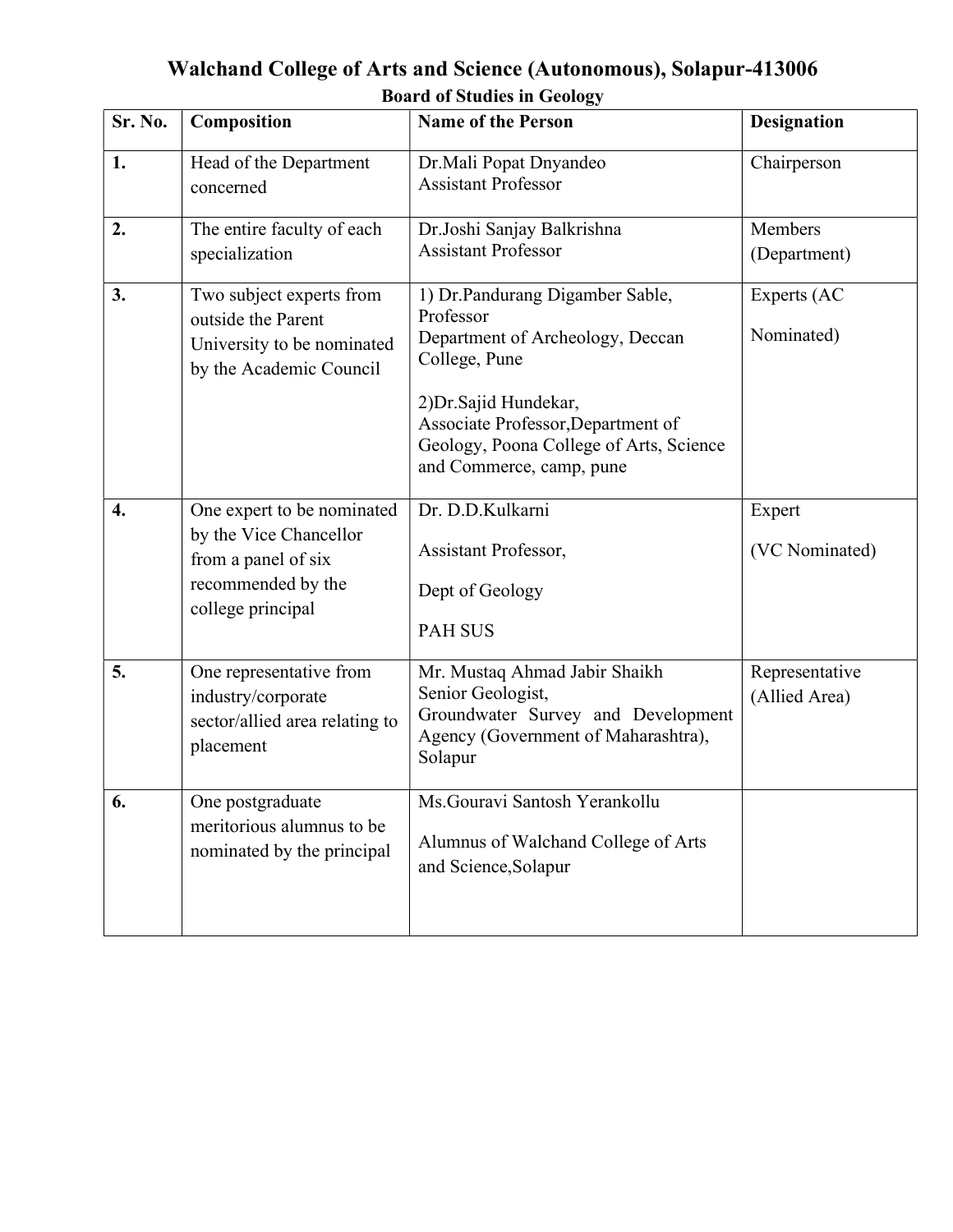#### Walchand College of Arts and Science (Autonomous), Solapur-413006 BoS in Genetics

| Sr.<br>No.     | Composition                                                                                              | Name of the person                                     | <b>Designation</b> |
|----------------|----------------------------------------------------------------------------------------------------------|--------------------------------------------------------|--------------------|
| $\mathbf{1}$   | Head of the department concerned                                                                         | Dr. Archana S. Injal                                   | Chairperson        |
| $\overline{2}$ | The entire faculty of each<br>specialization                                                             | Mr. C. H. Godale<br>Ms. Nikita Potabatti               | Member<br>Member   |
| $\overline{3}$ | Two subject expert from outside the<br>parent university to be nominated<br>by the academic council      | 1.Dr. U. P. Bhosale<br>2. Dr. Mali Sarjerao<br>Babarao | Member<br>Member   |
| 4              | One expert to be nominated by Vice<br>chancellor from a panel of six<br>recommended by college Principal | Dr. S.N. Deshpande                                     | Member             |
| 5              | One representative from Industry/<br>corporate sector/ allied area relating<br>to placement              | Dr. Parshuram Patroti                                  | Member             |
| 6              | One post graduate meritorious<br>alumnus to be nominated by the<br>Principal                             | Mr. Akshay Irkal                                       | Member             |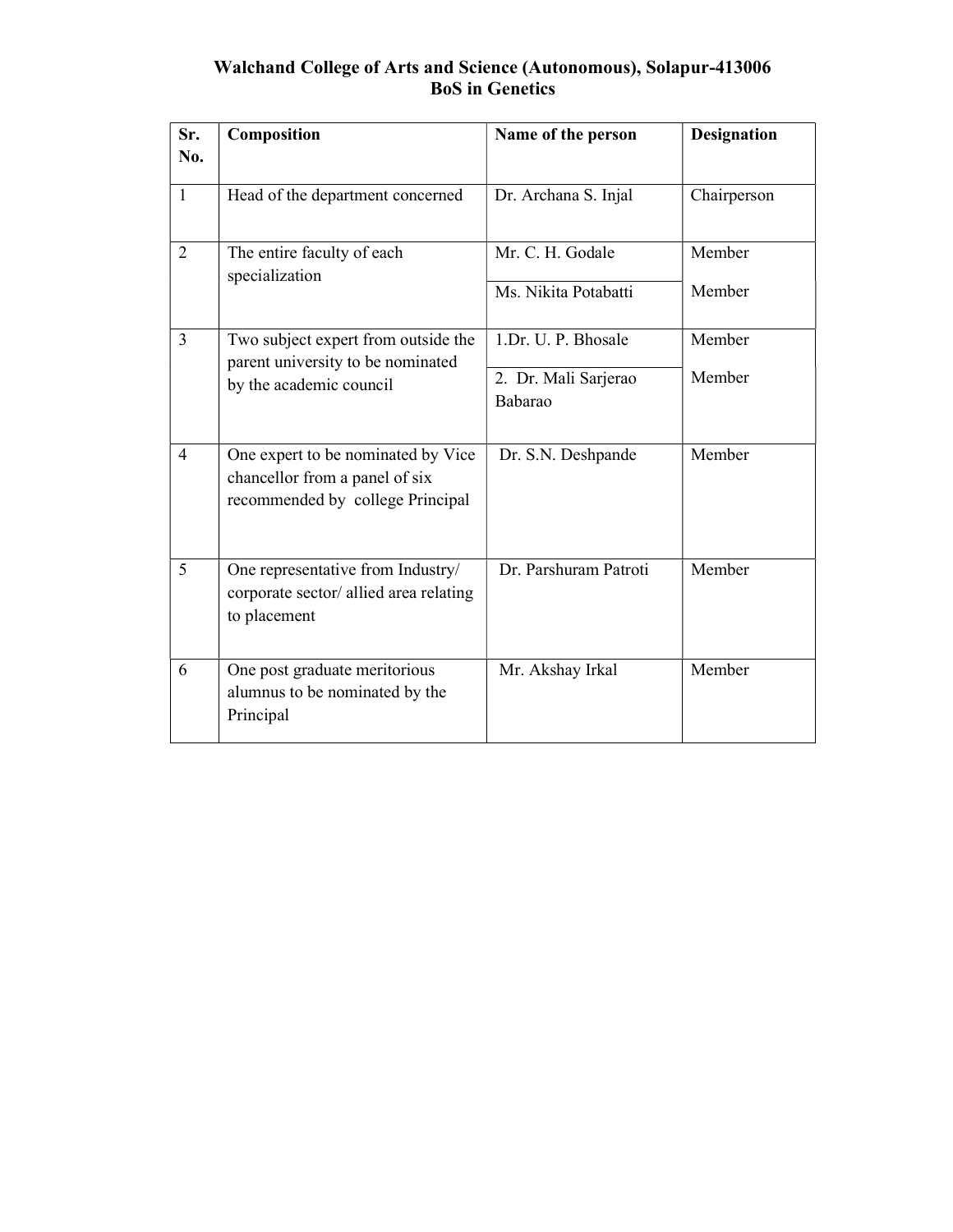#### Walchand College of Arts and Science (Autonomous), Solapur-413006 BoS in M. Sc Bioinformatics

| Sr. No         | Composition                                                                                                     | Name of the person                                                                                                                                                                                                                                                                                  | <b>Designation</b>         |
|----------------|-----------------------------------------------------------------------------------------------------------------|-----------------------------------------------------------------------------------------------------------------------------------------------------------------------------------------------------------------------------------------------------------------------------------------------------|----------------------------|
|                | Head of the department<br>concerned                                                                             | Dr. A. S. Katti<br>Dept. of Biotechnology,<br>Walchand College of Arts & Science, Solapur                                                                                                                                                                                                           | Chairman                   |
| 2              | The entire faculty of each<br>specialization                                                                    | 1.Mr. V.P. Sinoorkar<br>Dept. of Bioinformatics,<br>Walchand College of Arts & Science, Solapur<br>2. Mr. Y. N. Joshi<br>Dept. of Bioinformatics,<br>Walchand College of Arts & Science, Solapur<br>3. Mr. S. M Mohalkar<br>Dept. of Bioinformatics,<br>Walchand College of Arts & Science, Solapur | Member<br>Member<br>Member |
| 3              | Two subject experts from<br>outside the parent<br>university to be nominated<br>the Academic council            | 1.Dr. M. B. Sulochana<br>Dept. of Biotechnology,<br>Gulbarga University,<br>Kalaburagi.<br>2. Dr Joy Hosakeri<br>Dept. of Biotechnology,<br>Womens University,<br>Vijayapura                                                                                                                        | Member<br>Member           |
| $\overline{4}$ | One expert to be nominated<br>by Vice-Chancellor from a<br>panel of six recommended<br>by the college Principal | 1. Dr. Ramakrishna Bagguri<br>Dept. of UG & PG in microbiology, Govt.<br>(Autonomus) degree college, Kalaburagi.                                                                                                                                                                                    | Member                     |
| 5              | One representative from<br>industry/corporate<br>sector/allied area relating to<br>placement                    | Mrs. AshaSalunke<br>Managing director<br>Banglore Highway, Tathawade, Pune                                                                                                                                                                                                                          | Member                     |
| 6              | One post graduate<br>meritorious alumnus to be<br>nominated by the Principal                                    | 1.Ms. Rucha Wadapurkar<br>Ph.D. Research Fellow and Teaching Assistant,<br>MIT School of Bioengineering Sciences and<br>Research.                                                                                                                                                                   | Member                     |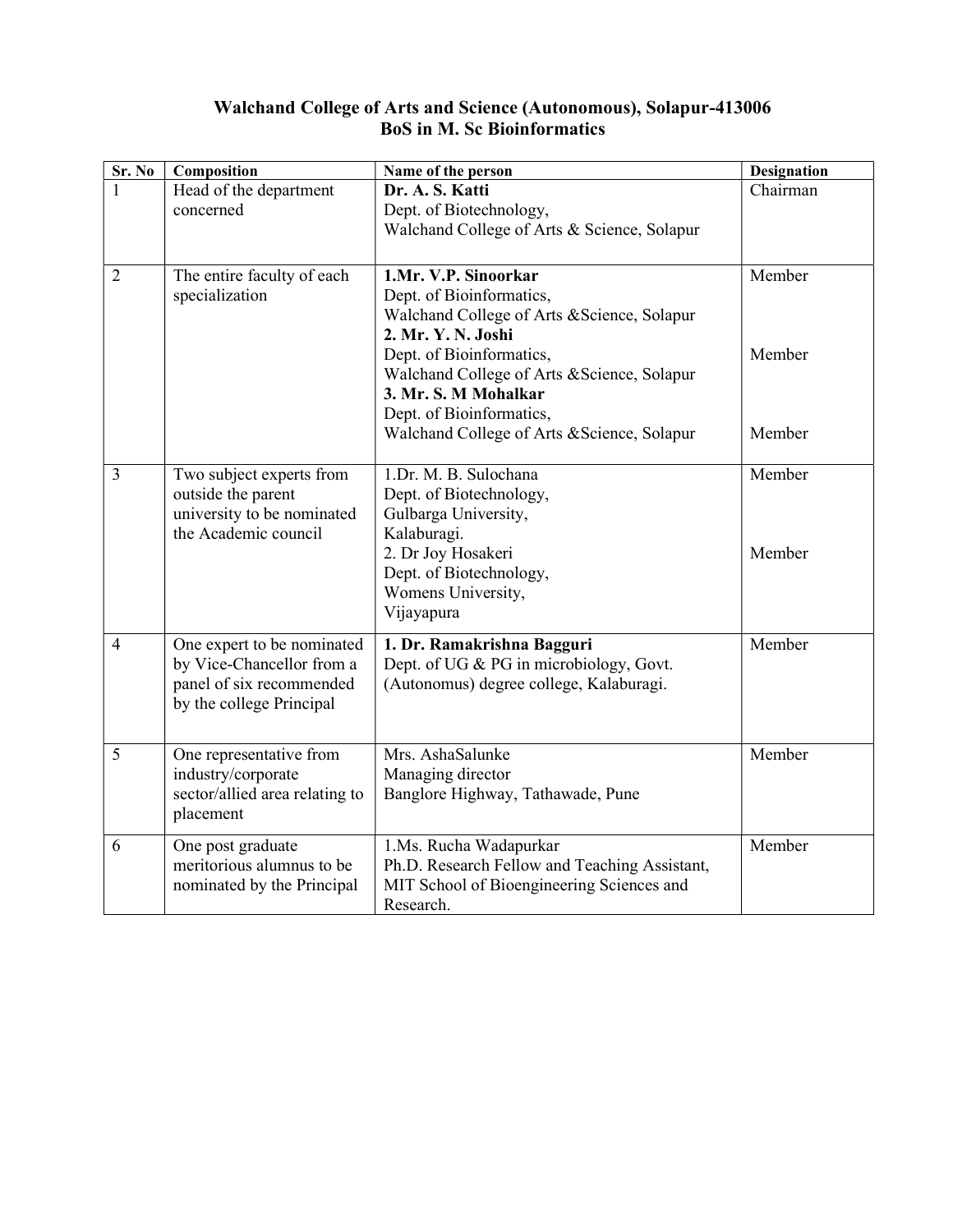#### Walchand College of Arts and Science (Autonomous), Solapur-413006 Board of Studies in Biotechnology

| Sr. No | Composition                                                                                             | Name of the person                                                                                                                                                                                                                                                                                           | <b>Designation</b>         |
|--------|---------------------------------------------------------------------------------------------------------|--------------------------------------------------------------------------------------------------------------------------------------------------------------------------------------------------------------------------------------------------------------------------------------------------------------|----------------------------|
| 1      | Head of the<br>department<br>concerned                                                                  | 1.Dr. N. B. Patkar<br>Dept. of Biotechnology,<br>Walchand College of Arts & Science,<br>Solapur                                                                                                                                                                                                              | Chairman                   |
| 2      | The entire faculty of<br>each specialization                                                            | 1.Dr. V. A. Gargade<br>Dept. of Biotechnology,<br>Walchand College of Arts & Science,<br>Solapur<br>2.Ms. M. B. Chakre<br>Dept. of Biotechnology,<br>Walchand College of Arts & Science,<br>Solapur<br>3.Ms. Aparna B. Bairappa<br>Dept. of Biotechnology,<br>Walchand College of Arts & Science,<br>Solapur | Member<br>Member<br>Member |
|        |                                                                                                         | 4. Ms. V. V. Dhoble<br>Dept. of Biotechnology,<br>Walchand College of Arts & Science,<br>Solapur<br>5. Ms. S. S. Jadhav<br>Dept. of Biotechnology,<br>Walchand College of Arts & Science,<br>Solapur<br>6. Ms. D. S. Kulkarni<br>Dept. of Biotechnology,<br>Walchand College of Arts & Science,<br>Solapur   | Member<br>Member<br>Member |
|        |                                                                                                         | 7. Ms. S. G. Dudam<br>Dept. of Biotechnology,<br>Walchand College of Arts & Science,<br>Solapur<br>8. Ms. P. C. Kulkarni<br>Dept. of Biotechnology,<br>Walchand College of Arts & Science,<br>Solapur                                                                                                        |                            |
| 3      | Two subject experts<br>from outside the<br>parent university to<br>be nominated the<br>Academic council | 1. Dr Shekhar B. Jadhav<br>Dept. of Biochemistry, The Institute of<br>Science, Madam Cama Road, Fort,<br>Mumbai, Pin-400032                                                                                                                                                                                  | Member<br>Member           |